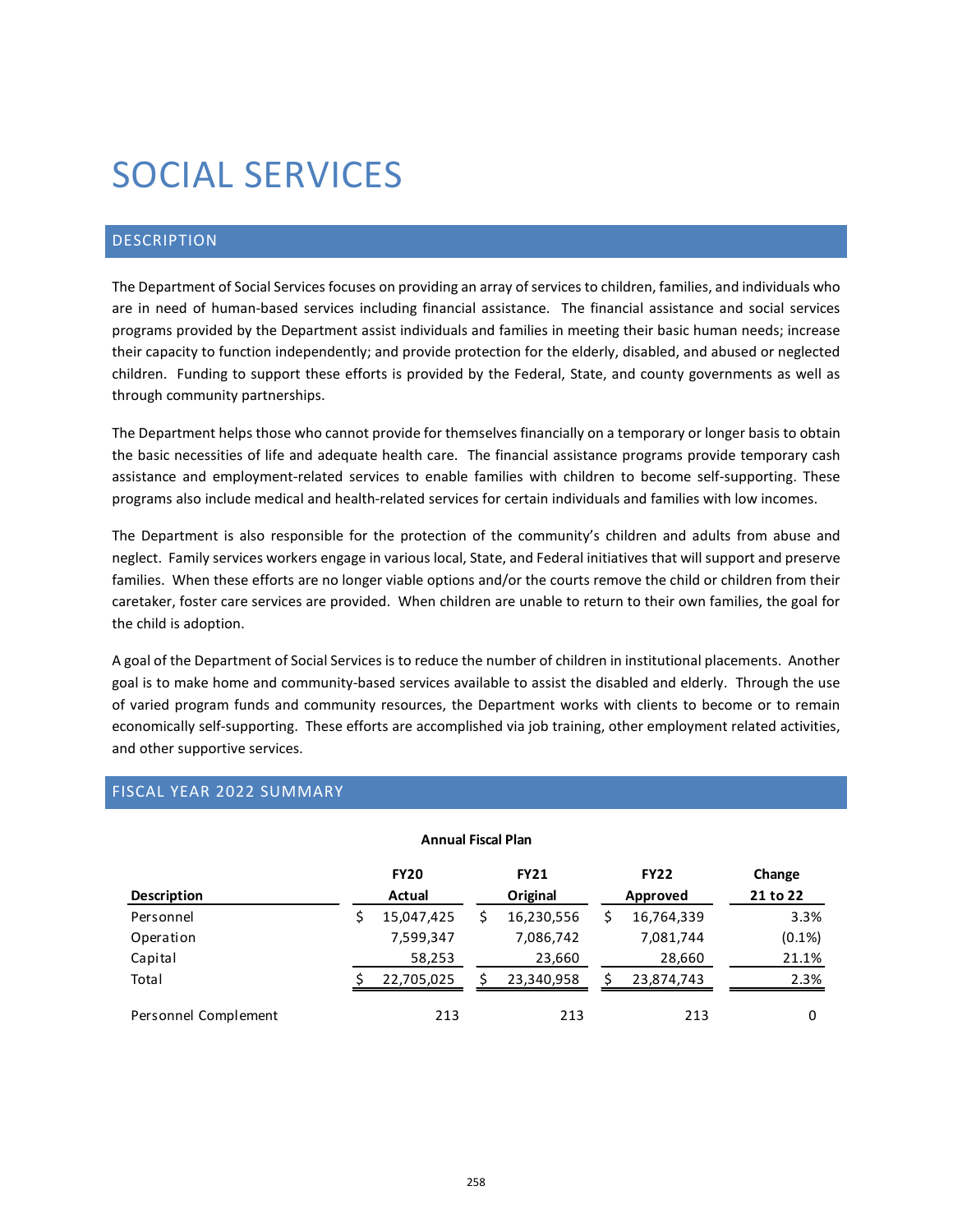#### *Social Services*

#### PERFORMANCE MEASURES

|                                                |             |             |             | Change   |
|------------------------------------------------|-------------|-------------|-------------|----------|
|                                                | <b>FY20</b> | <b>FY21</b> | <b>FY22</b> | 21 to 22 |
| <b>Workload Measures</b>                       |             |             |             |          |
| Foster Child Initial Placement in Family Homes | 77%         | 80%         | 80%         | 0%       |
| Family Foster Home Recruitment                 | 31          | 30          | 35          | 5        |
| <b>Efficiency Measures</b>                     |             |             |             |          |
| SNAP Application Timely Processing             | 97%         | 97%         | 97%         | 0%       |
| CPS Complaints Initiate Within Timeframe       | 63%         | 90%         | 90%         | 0%       |
| <b>Effectiveness Measures</b>                  |             |             |             |          |
| Fraud Prosecution Rate                         | 100%        | 100%        | 100%        | 0%       |
| Customer Appeals Sustained                     | 99%         | 99%         | 99%         | 0%       |

# OBJECTIVES

- To process applications and reviews for benefit programs within State and Federal standards of promptness.
- To offer and/or provide family services and interventions as prescribed by State/Federal standards.
- To guarantee all foster parent applicants will receive orientation and training prior to the placement of a child.
- To make certain required foster care administrative responsibilities and judicial hearings will be held in compliance with State and Federal rules.
- To initiate investigations on all valid adult and child abuse complaints within policy timeframes.
- To ensure all ongoing cases closed in the Adult Protective Services program will result in the provision of accepted services to assist the client with living in a safe situation.
- To provide job registrants with employment, education, or training that will lead to employment.
- To ensure employed clients will maintain employment for more than 90 days.
- To successfully prosecute all cases where payment fraud is evident.

### BUDGET HIGHLIGHTS

The Department's budget for FY2021-22 is \$23,874,743, which represents an increase of \$533,785, or 2.3 percent, from the FY2020-21 approved budget. This budgetary growth will be supported by State and Federal revenues and the General Fund transfer, which is budgeted to total \$5,643,680 in FY2021-22. This amount represents 23.6 percent of total funding. In total, the Department anticipates collecting \$18,174,997 in revenue from State and Federal governments, which is 76.1 percent of total funding. The Department also anticipates receiving \$56,066 from other local sources, which is 0.2 percent of the total budget.